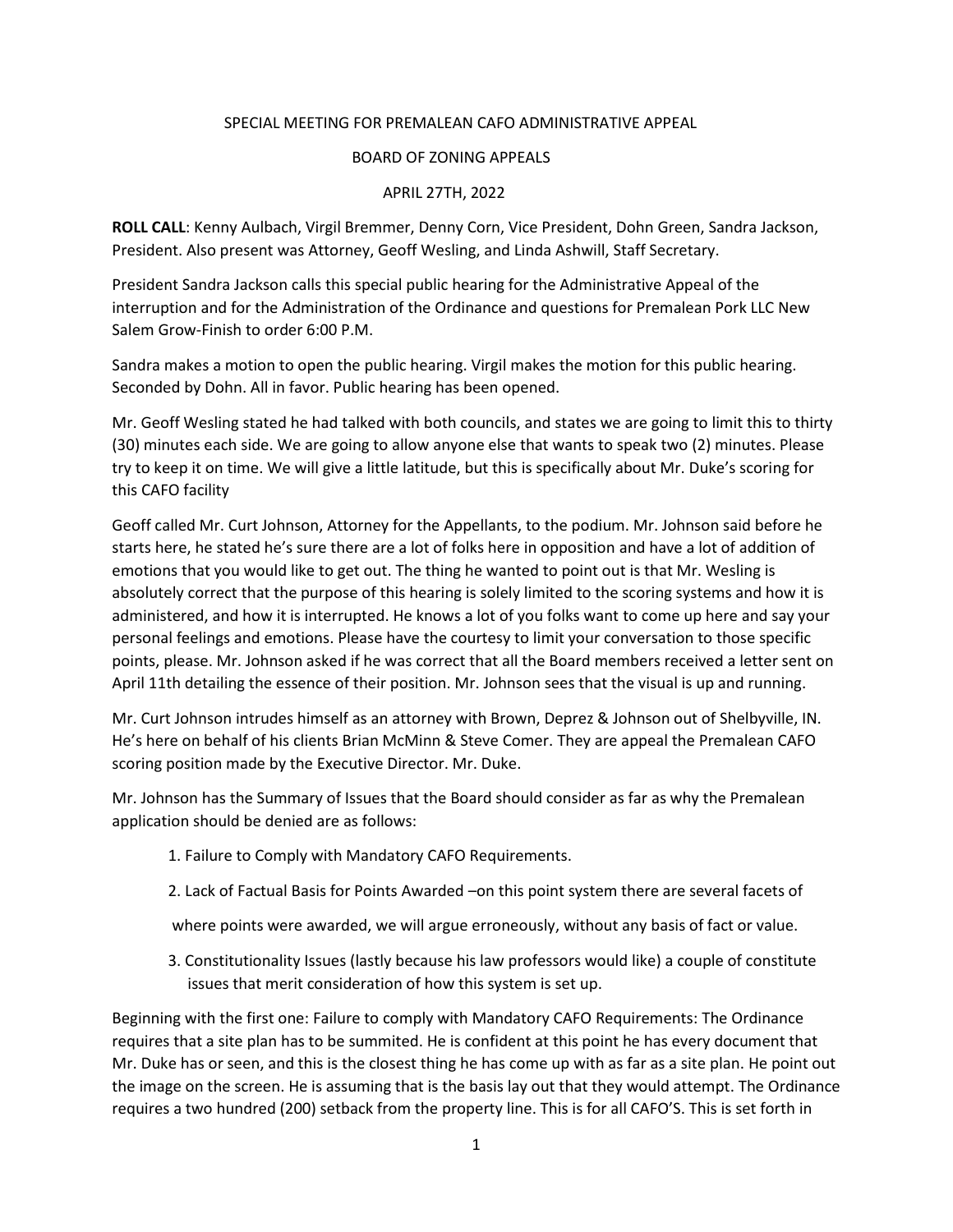Section 7.10.2(d) in you Ordinance. What he believes this image is, this is something Mr. Duke had given him, He did this in good faith with approximation where those buildings where supposed to be and the different measurements there, ones that he things are noteworthy especially the one 97.97, he takes this to be 97 feet from the property line. He doesn't think either on the East side or the South side it has the 200 foot setback. Again these are rules that are applicable to all CAFO'S. Confined Animal Feeding Operations (CAFO).

The next issue was the notice of Agricultural Activity Requirements-again this is just quoting from the Ordinance –All applicants shall sign the "Notice of Agricultural Activity" located in Appendix D and the Deed of Dedication Agricultural Zone Covenants as set forth in the Rush County Subdivision Control Ordinance and submit that. Mr. Johnson stated he has gone through Mr. Duke's file. This is not there.

These are two fundamental issues are required of all CAFO'S. They have to do it. They haven't done it.

Moving onward to the Point System-you guys know there is this point system. You get so many points you don't have to have a hearing or go before the Board. You have to have a minimal amount of points to even advance and have the opportunity to have a hearing. To a very large degree there are fifteen (15) categories. On nine (9) of them he thinks that we agree with Mr. Duke's analysis, but there are six of them where our position is that there is no factual basis for these. 1. Utilities 2. Odor Abatement 3. Separation from House/Public Use Facility/Church 4. Water Conservation 5. Truck Turnaround 6. Manure application.

1. **UTILITIES As** given in the Ordinance –if you use municipal sewage system you get fewer points than if you use private septic system. Mr. Duke awarded them 50 points for private septic. The issue is in none of the plans, not the site map you looked at earlier, or none of the other drawings in any way show the septic. They are being granted fifty (50) points for something that there is no evidence of or no basis. Obviously council can make their own arguments, when I first raised this issue, the desire for a complete copy of the file to make sure I had everything. It wasn't there. Council said it didn't have to be in writing. This is communicated anyway. He would pause it to you that this can't be sufficient. There has to be documentation on this stuff or you could just throw it out and make it up as you go. That's what our system is going on. He thinks any argument that is worldly connived does hold water as being sufficient.

So just again as he goes through these six categories he putting up the quotes or the section of the Ordinance then he will provide you with his analyzes.

2. **ODOR ABATEMENT** Again Tier 1 Methods Sprinkling-biomass filters-composing-surface of lagoon is aerated etc. Tier 2 Methods Installation of Shelterbelt-windbreak-diet-manure additives, etc. So this is Mr. Dukes scoring So he gives them a reward for mortality rendering, manure storage is covered, manure storage has impermeable cover, and driveway sprinkling. As far a Tier 2 points awarded they have documents in there and he has no dispute. They have documents are in the report. The problem is Tier 1 One method is with how they are rendering-where's mortality rendering under Tier 1? It's not there. He doesn't that you can give points for mortality rendering when it really meant composing. Right there we are giving points for something that is simply not there. If you look through every one of the documents, again he tried to produce them for you guys, so you could say this one, but he has gone through every page again until he was crossed eyed, there is no reference for these. So where is this coming from? There are points awarded there that there are no basis there. No documents for such.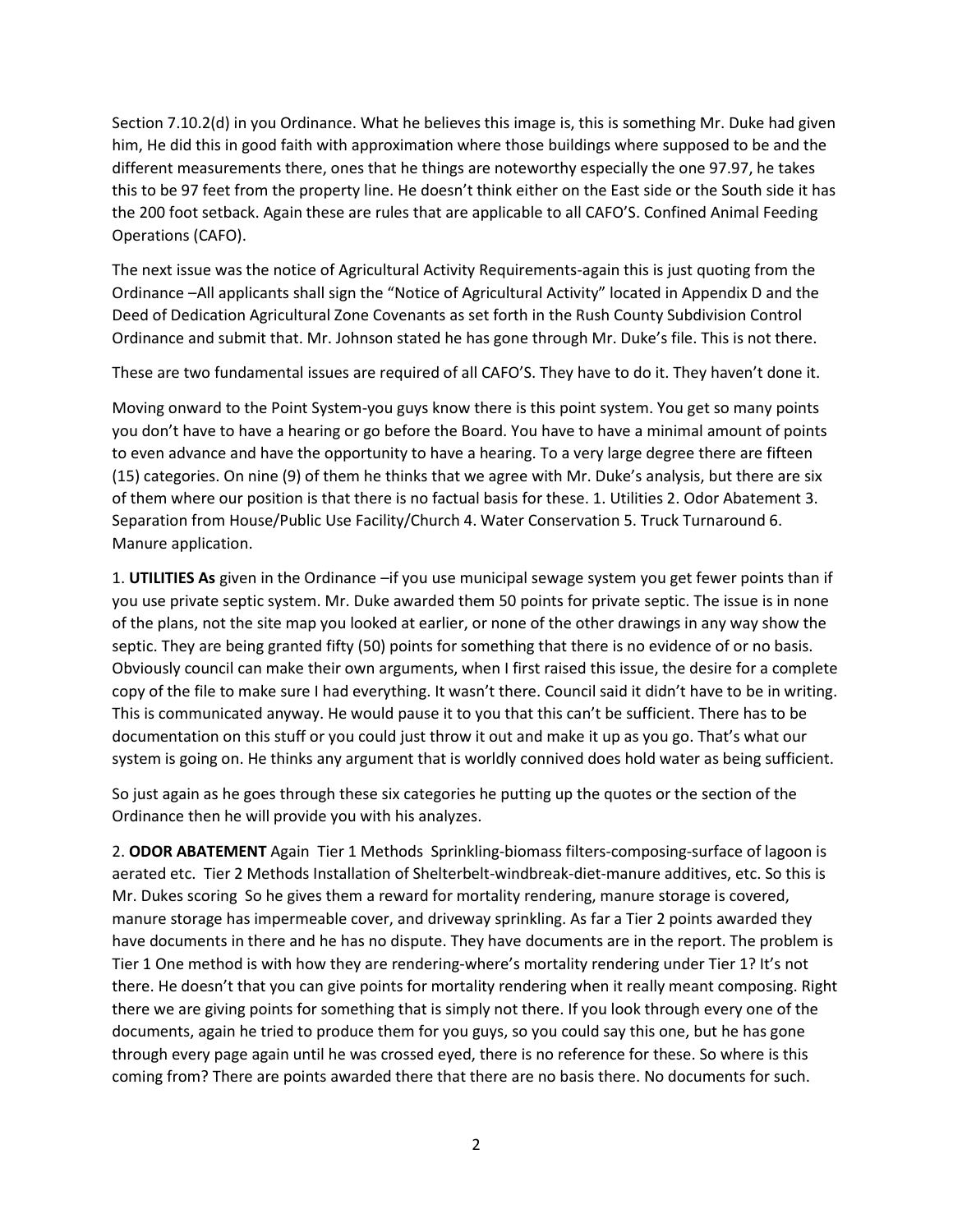You also get awards for being away from people. Which is good. We want these things to be away from people for various reasons. That's the section as given: 3. **SEPARATION FROM HOUSE**/Public Use Facility/Church. These drawings that up on the screen in that April 11th letter in more detailed argument for you folks, are larger in the back. Here's the bottom line. Again I think Mr. Duke was acting in good faith trying to approximate where structures would be based upon the site plan he was provided, but you can't even tell where that line is until it gets 1,793 feet. You can't really tell where that line really starts. Why does that matter? Mr. Johnson said he got out the Goggle Earth GIS and you can see where that red line stopped and that's 1, 740. His point is that at some level Premalean is the applicant. They're the ones with the duty to convince you folks, Mr. Duke, and everybody else that they are entitled to these points. They are the ones that should be providing this drawing with some level of precision. Again he's not faulting Mr. Duke. I think he tried to do his job. But when fifty (50) feet means forty (40) points, he thinks it's encumbered upon them to show you how far that is. Because this switches their point total on this category from one hundred twenty (120) points to eighty (80)

4. **WATER CONSERVATION** Points are awarded who utilizes wet/dry feeders or other feeding and water systems that significantly reduce the amount of water used. Mr. Duke's point scoring of 25. His observation which is nothing –not a think in those documents that reference wet/dry seeders. The only way water monitoring is mention in any of these documents is through the IDEM application. Theirs is water quality not quantity. This has to do with quantity. It's basically draining the aqua filter. So again, there are points that have been awarded without any basis in document and fact.

5. **TRUCK TURN AROUND** They award points if you can get a semi in there on the property so they don't have to back out onto the road and cause a traffic hazard. Nowhere on the drawing is there a truck turnaround. There's just not. He's not just making this up. He doesn't know how you award points the T & Circle award of 30 points. He doesn't see a T and he doesn't see a circle. He doesn't know how you award points for something that is not there.

6. **MANURE APPLICATION** Manure may be applied by injection or land applied depending upon the type of manure as well as topography and soil conditions of the application site. Injection is the preferred method, and more points are awarded to applicants who are able to utilize this method. He apologizes if he sounds competitive but there is not a single document that was received on this matter said ditty about injection. Manure application is simply not there. He doesn't know or how there could be points awarded for something that has no document or factual basis for doing so

7. **CONSTITUTIONAL CONCERNS** In the Ordinance a CAFO is defined as set forth in 327 IAC 5-4-3. What's a Confined Feeding Operation, or CFO, is defined in 327 IAC 16.-2-5 and IC 13-11-2-40. The problem of this is these sections of the IAC have been repealed. So effectively we have two undefined terms, which are two pretty important terms. This is what the crops of all these rules are about. How can we reasonable the Ordinance when it pertains to confined feeding operations when the very definitions set forth in the Ordinance is something that have been repealed.

## SUMMARY: SITE SCORING

| Criteria                  | <b>Executive Director</b> | Proposed     |
|---------------------------|---------------------------|--------------|
| <b>Water Conservation</b> | 25                        | $\mathbf{U}$ |
| <b>Utilities</b>          | 50                        | $\mathbf{U}$ |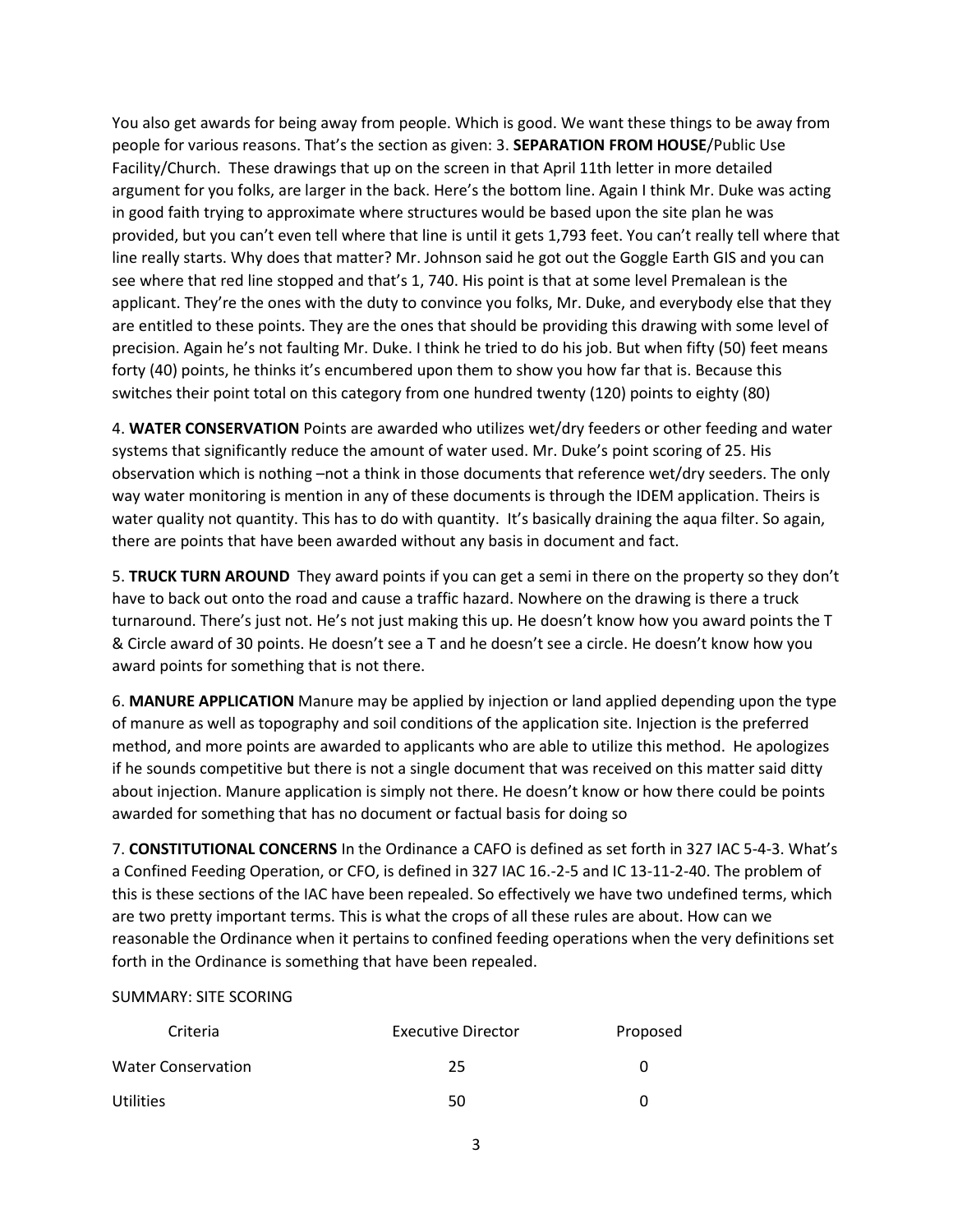| <b>Odor Abatement: Tier 1</b> | 30  | 20  |
|-------------------------------|-----|-----|
| <b>Truck Turn Around</b>      | 30  | 0   |
| <b>Manure Application</b>     | 30  | 20  |
| Separation from House         | 120 | 80  |
| Total                         | 285 | 120 |
| <b>Total Points Awarded</b>   | 450 | 285 |

Premalean needs at least 445 points to qualify without Special Exception hearing before the BZA

Premalean must have at least 345 points to qualify for hearing before the BZA

There was nothing about water conservation. There was nothing about a septic. No odor abatement, truck turn around.

Mr. Johnson said there was such a lack of documentary evidence and he didn't want to hammer on this too much. This is why he did the public record request and he couldn't believe there was no proof whatsoever. You have 445 points awarded yet the Special Exception is not here. Mr. Duke has as 450. You have to have at least 345 points to qualify go before the BZA Board. If you have less than 345 points you can't come in here and do your song and dance. He stated he has gone through and basically the same thinks we just discussed. Mr. Duke had rewarded them 450 points. He thinks reasonably with the evidence that we have reviewed here it's only 285 points. He's not making this up. So given that level that score they don't even qualify to be here. They have to redo. This is on the basis of anonymous that should have been submitted in first order. In summary, here's what we have the partition should fail. The application should be denied. 1. Because they fail to comply with the mandatory requirements, the setback, and the notice of Agricultural Activity. 2. The partition should fail because there is insufficient points. We have gone through this. 3. The Ordinance wording has to be precise enough where it can't be interrupted two different ways when one is presented with the same or similar facts. The current site scoring system lacks such precision. What's a CAFO? What's a CFO. That is a real issue. So what do you do now? Has the Premalean application report met requirements with regard site plan and setbacks of those with agricultural activity? That is one decision you guys have to make. Second decision – has Premalean application met the point thresholds to apply for a Special Exception. Their position is, "it is not there". Mr. Johnson said if you folks had any questions for him, he would be glad to try to answer otherwise he thanked the Board for their time and attention.

Paul David Corya spoke. He said he would speak for five minutes then turn this over to their attorney and site manager. He goes by David. He stated his Dad was Paul Corya. David is a fifth generation farmer. He lives near Greensburg Indiana. They farm at Decatur, Rush, and Shelby counties. This farm is on the Northside of Decatur County. We farm in all three counties for that reason. We grow corn, soy beans, wheat, accessioning we have cattle, and hogs. We have been raising hogs on two sites. This will be the third site. We put a lot of thought into this site. It's not like we just went out and wanted to do something with this site. It's a great site, truly excellent site for hogs and farming. It's exactly what the Ordinance calls for as far as an excellent hog site. David grew up on the family farm. He was a farm hand when he was ten or twelve. He was a farm hand into his twenties. He saved up his money and did have a chance to go to college. He had a part time farm job and farmed with his Dad also part time. He worked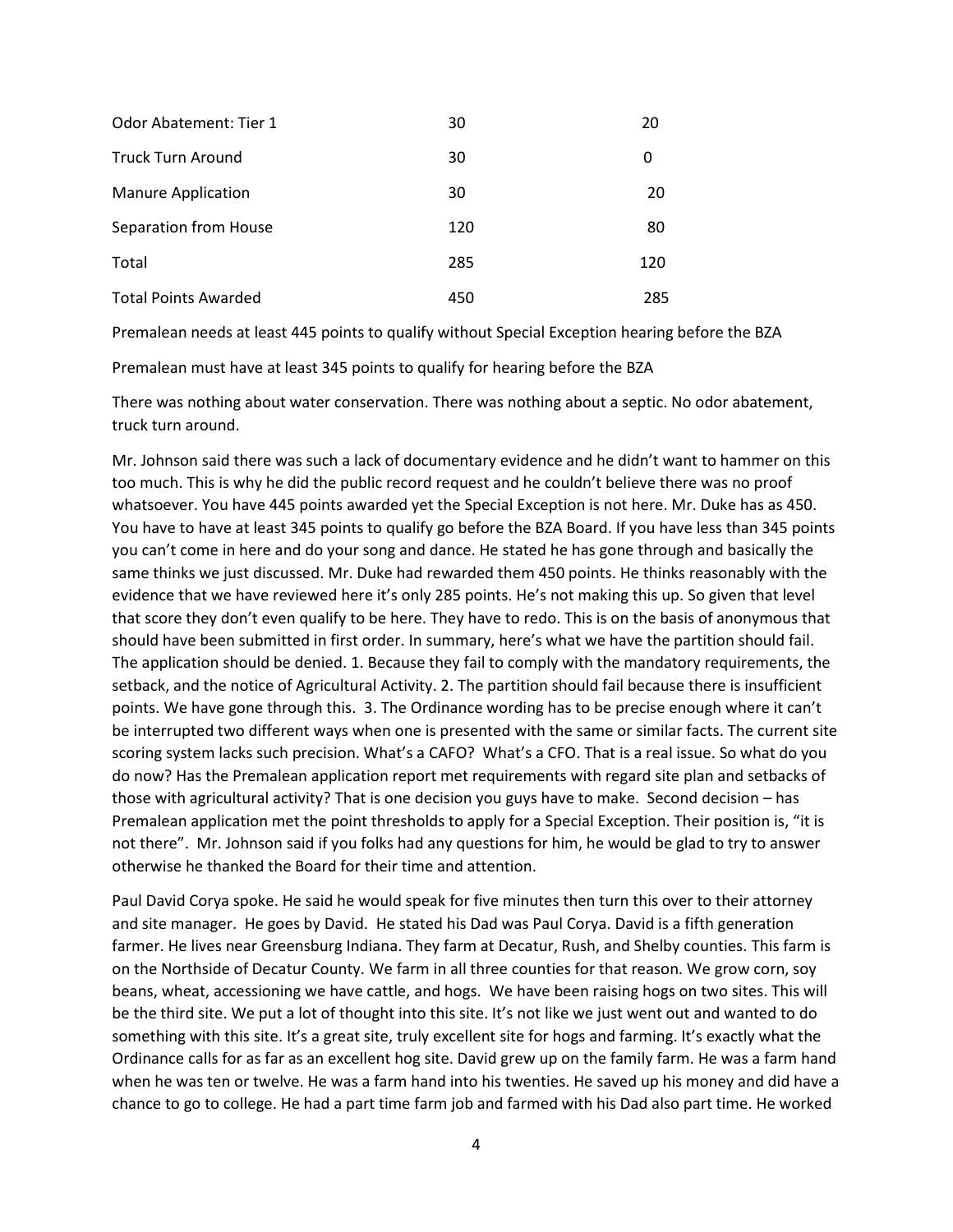on projects for his Dad. About six years ago his Dad got really sick. He got a call back as primary operator. He has been primary operator for seven years now total. His father passed away in 2020. He said he thought that there was a misconception that Premalean was some big company or something. He can assure it's not. It's owned by him and his Mom. Coyra Maddy which is an adjacent land owner, also owned by him and his Mom is the same farm. The rural tenant which you will hear more about, the house you say, is a tenant house where the farm hand lives. He works on the farm. They own that too. David said he has nothing against his neighbors that has brought this forward. We have a reputation as being good operators, good neighbors, hard workers, and good farmers. We have created a lot of opportunity for workers. That won't change. He loves farming. He thinks this will be a good thing and we will do a great job as an operator. We are not a big operator. We are very much a family farm. David said he was proud of how they handled this from the start. He's thinking very positive on this direct path. We did everything right. We applied to IDEM. We got the IDEM approval. There was hardly any comment during that time. We did all the required notices which included his phone number and name to the applicants. We didn't hear from anyone. After the IDEM permit was granted, we are talking months here, we go for the county approval. Again we didn't hear anything. Then we get to the point where we have final approval from the county. We are approved. We have IDEM approval. We have the county approval. We met the score. At that point certain people didn't like the outcome so here we are. David said he felt like they had done everything correctly. He knows they haven't done this incorrectly. We were very careful. He feels like their approval should stand. He appreciates the Board's time and he goes ahead and turns this over to his attorney and his environmental consultant for any questions you might have. He thanks the Board.

Brianna Schroeder introduces herself as the attorney from Janzen and Schroeder Ag Law, here to represent Premalean working with them on this project. She stated Mr. Johnson and herself actually agree on somethings. It's hard to get two attorneys on opposite side to agree on something. This is a limited hearing. It is very limited in fact. It is limited to an appeal of the points scoring system given to Premalean. That's it. She wants the Board to remember that as she goes over the points. The other issue that needs to be raised at the very beginning is one of process. That immediately puts everybody to sleep and she gets that. The reason she needs to bring that up here is because the failure of the appellant to follow a process means the whole thing is null and void. They don't have the right to be here and make this appeal. That is very important. So under Indiana Code and your local zoning Ordinance people an appeal the Executive Directors zoning decisions to the BZA. We all agree on that. Now, Indiana Code 36-74-9919 so any appeal filed with the BZA must specify the grounds of the appeal and must be filed within the time set by the BZA. The BZA, you guys or you processors, in zoning Ordinance section 9.2, the County has given notice that the notice of appeal must be filed within days and must specify the grounds thereof. The decision was made on January 14th, 2022. But they had thirty (30) days to file an appeal and importantly satisfy the grounds thereof. This is the only document that was timely filed. She reads as follows: We would like to contest the score and speak to the BZA. That's it. This doesn't not specify the grounds of the appeal. That is a requirement by the County and by the State of Indiana. So for that reason the appeal fails from the start. In fact scheduling this meeting and leading up to night, council and appellants agreed with me it was really informally done. That's a problem. In Indiana we require more than that. In fact, the appellants did not specify the ground of their appeal until the evening of April 11th. That is 87 days after the January 14th decision. Not great at math, but this is like 57 days too late. For that reason the appeal fail for the get go. There is a second problem, before we get into the one of substance, and that is one of standing. The appellants do not have standing to bring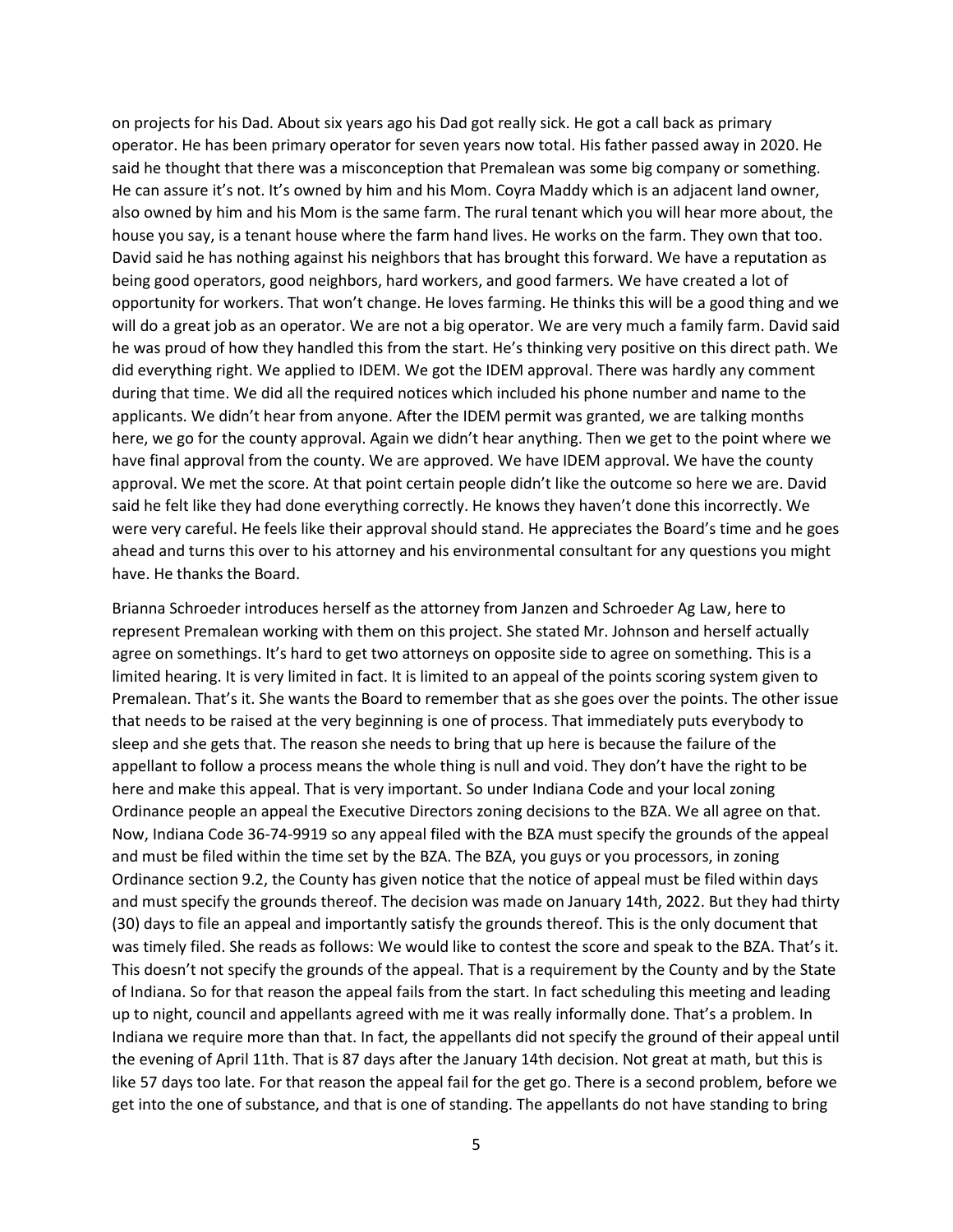this appeal. You notice you didn't hear anything about some specific damage that they would incur if this farm was built. Something that was special to them. Some kind of monetary damage to them. You didn't hear that. But in Indiana in order to have a standing filed to a legal appeal for a decision, you have to show some kind of standing. The houses that we are talking about of the appellants, one is about a mile away and one maybe three quarters of a mile away. They don't have standing. They have to ad ledge standing as here is why we are the right people to bring this appeal. They didn't do that. This the second reason from the get go, why this appeal fails.

The Third problem is one of substance. Here we will get into the nitty gritty a bit more. So even if we get passed these threshold issues, the substance subbing merit overturning Mr. Duke's decision. Note, Appellants have the burden, not Premalean, the appellants has the burden on them to prove their case. That's under as 1998 a Court of Appeals decision called New Haven versus Chemical Waste. The burden is not on them to disapprove their appeal. The burden is on them to prove their appeal. So let's get to the specific contention. First of all, The Notice of Agricultural Activity, Which is Appendix D. Brianna passed out copies of this Appendix D to the Board members. Stating if you look at Appendix D, you will see why it has not been filed. TO: All applicants for improvement locations permits for homes in agricultural zones areas of Rush County, Indiana. This notice is given to you because of your application for a Improvement Location Permit to build or move a home into an area of Rush County that is zoned for Agriculture. This is for houses that want to be built in A-3. Not for Confined Feeding Operations that want to be in A-3. A-3 where all of these properties are located is called Regulated Livestock. This was (Quote) created to encourage the continuation of agricultural uses of land while discouraging the addition of single family housing by property owner who are not engage in those agricultural activities. Larger livestock operations, including CFO/CAFOS may be permitted in this district as well crop production and other traditional agricultural operations in this district. So if you want to move into an A-3 district and build your retirement house or something, you have to sign this Appendix. So this isn't relevant here. That's also important because (Quote) the notice of Ag activity and the development standards argument that Mr. Johnson talked about the two hundred (200) feet, there are not relevant to the scoring system. We didn't talk about those with Mr. Johnson in terms of how many points should be given or not given, because they are not part of the point scoring system. Those development standards are something that you need to establish prior to being granted an improvement location permit. There are a number of ways Premalean could satisfy that when the time comes. They own, David and his family, all the surrounding properties. All of it. So they could dissolve property lines. They could ask for a variance. There are a number of different ways to go about this. The problem is, tonight is not about an ILP or a variance. Tonight is about the scoring system. You did not hear anything about setbacks when it comes to the scoring system. In the email that you have, it did not say they wanted to appeal a building permit that has not yet be issued. They said they wanted to appeal the scoring system. That is not the site property line setback. Furthermore on page 3 of Mr. Johnson's letter, the appellant actually admit they didn't (quote) express and measure this distance. So they are kind of eyeballing it. She tells us that only because the criticisms of Mr. Duke's scoring later on is that it was a bit too back of the envelope for them. In ridicule they didn't express the distance that they are complaining about. The point is development standards are not on the point system. That is what 7.10.3 C where it ILP, the improvement location permit, that goes with the building permit, when that comes, the development standards have to be met in order to get that permit. That's a separate thing.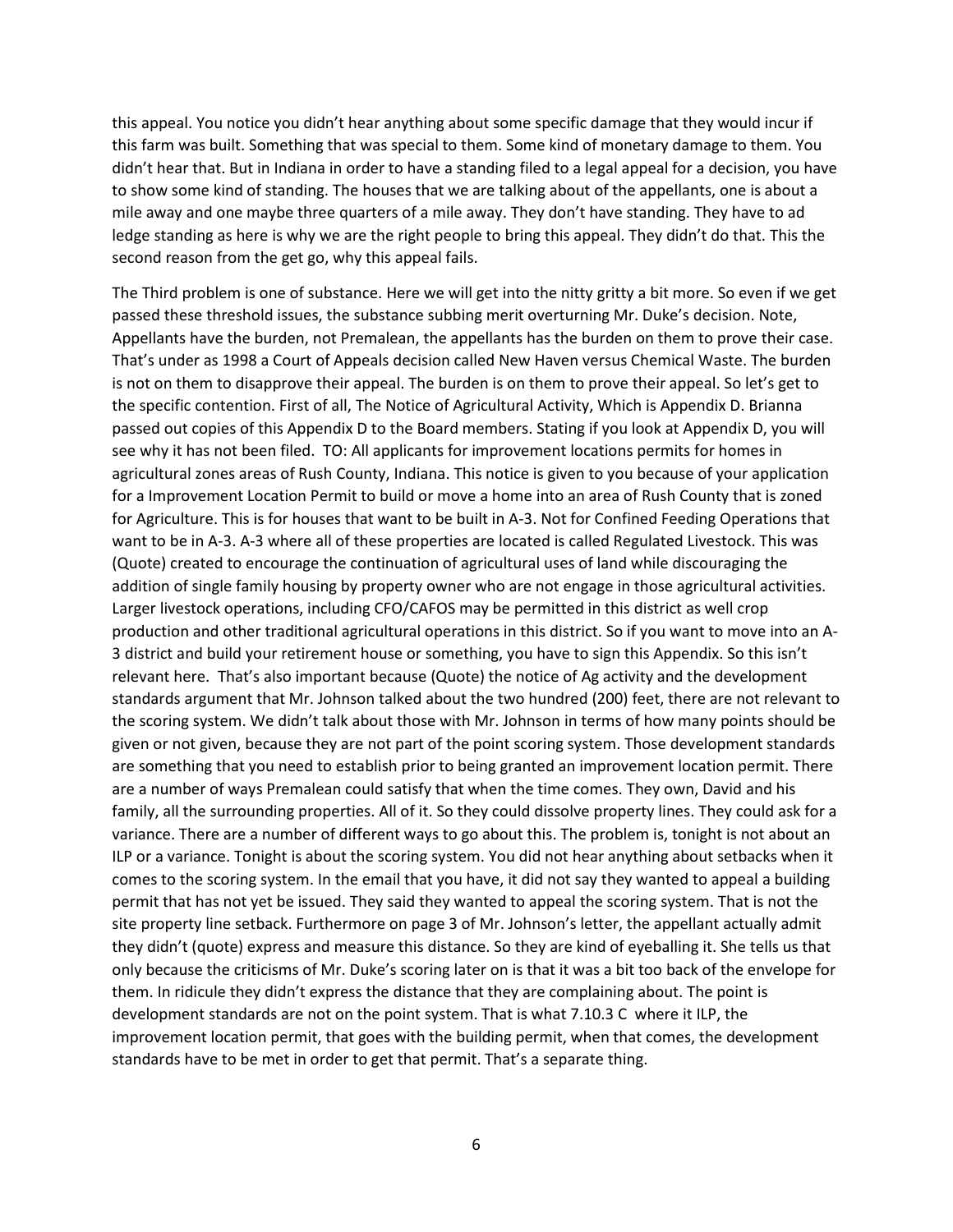Brianna moves on to second big chunk of substance. She stated she had one over our chain of argument then a little one. The big argument are complaining about missing documents which are not required. This is the BZA. This is not the group that would change the County Ordinance. This would go through the APC. It would go the Commissioners. Not the BZA. The BZA has to take the laws as it is given to them. So you will note during the appellant presentation about points that were awarded that shouldn't have been, they never once directed to you anything in the Ordinance that said you must amend this document. A sewage plant or septic plant is required. Or manure application, we need the documentation for that. You didn't hear that because it doesn't exist. It's not in the Ordinance. Brianna said she was going to go away from her outline for a second, we all have been through this a couple of times now, she was kind of refreshing everything in her head, and thought she would look up some of the cases cited in the appellant letter of April 11th, and she is glad she did. They help us. She encourages if you or your lawyer wants to look at the cases cited in Mr. Johnson's letter of April 11th, please do so. They help Premalean, not the appellate. Most of these cases which in the letter are cited to, the ideal that the Rush County Zoning Ordinance isn't as specific as they would like it to be. If you read the cases as they actually say is an Ordinance has to be kind of taken as it is written. You can't after the fact add in new requirements. One of the cases, the one called on suburban homes, back in the day a developer wanted to build a subdivision. They met all the requirements that were listed in the Ordinance. It all looked good. They go before the APC for their approval and the APC goes "Well you did met all of that but know we actually think we want sidewalks". You have to build sidewalks. The Court of Appeals eventuality says, no you don't need to do that. You don't get to, after the fact, create new requirements that don't exist in the Ordinance. You have to take it as it's written. Take a look at the cases. They help us. So, the specific items as septic. There is no requirement to write any of that documentation into the Ordinance. They don't explain that requires septic information or some kind of information that requires preapproval. That it. We commended to put in septic. So, if we don't do that, this is something that would go to enforcement. Just like any other area of zoning where commitments are made. When in fact, we have already started that conversation with the State Department of Health. That is a long drawn out process. But we are not required to get preapproval from the State Department of Health prior to scoring the site. This is all finalized with the ILP process. The point scoring system is not a vehicle to critique the farms engineering standards and designs. The ILP stage you got to have that information. But for the site scoring there is no requirement to have that. If you look through the whole Ordinance you will not find or see any mention that says you have to have preapproval for septic.

**The separation distance** between one property where the barns will be built and the tenant house is not as much as they it will be. They may not have done google earth and may be a difference from where they put their start point and where they put their end point. We didn't hear anything. We don't have anything in the appeal of how they figured that out. Other than maybe eyeballing on google earth. So the distance that they have has inanity. There is no evidence if this was done by a qualified consultant or a surveyor. There is no evidence that there was a cad program was used. Instead council, who would aviate a certain position, calculated just short of what Mr. Duke did. So luckily for them that would mean they lose a bunch of points. That is not how the system works.

**Water conservation** talking about wet/dry feeders, that sort of thing. There is nothing in the Ordinance that requires some sort of documentation on wet/dry feeders to get points. In a way, Brianna stated she didn't know how you would do that, because the pigs are out there eating right now. We know they don't exist. We don't have wet/dry feeders right now, because there is nothing there. So again, that is a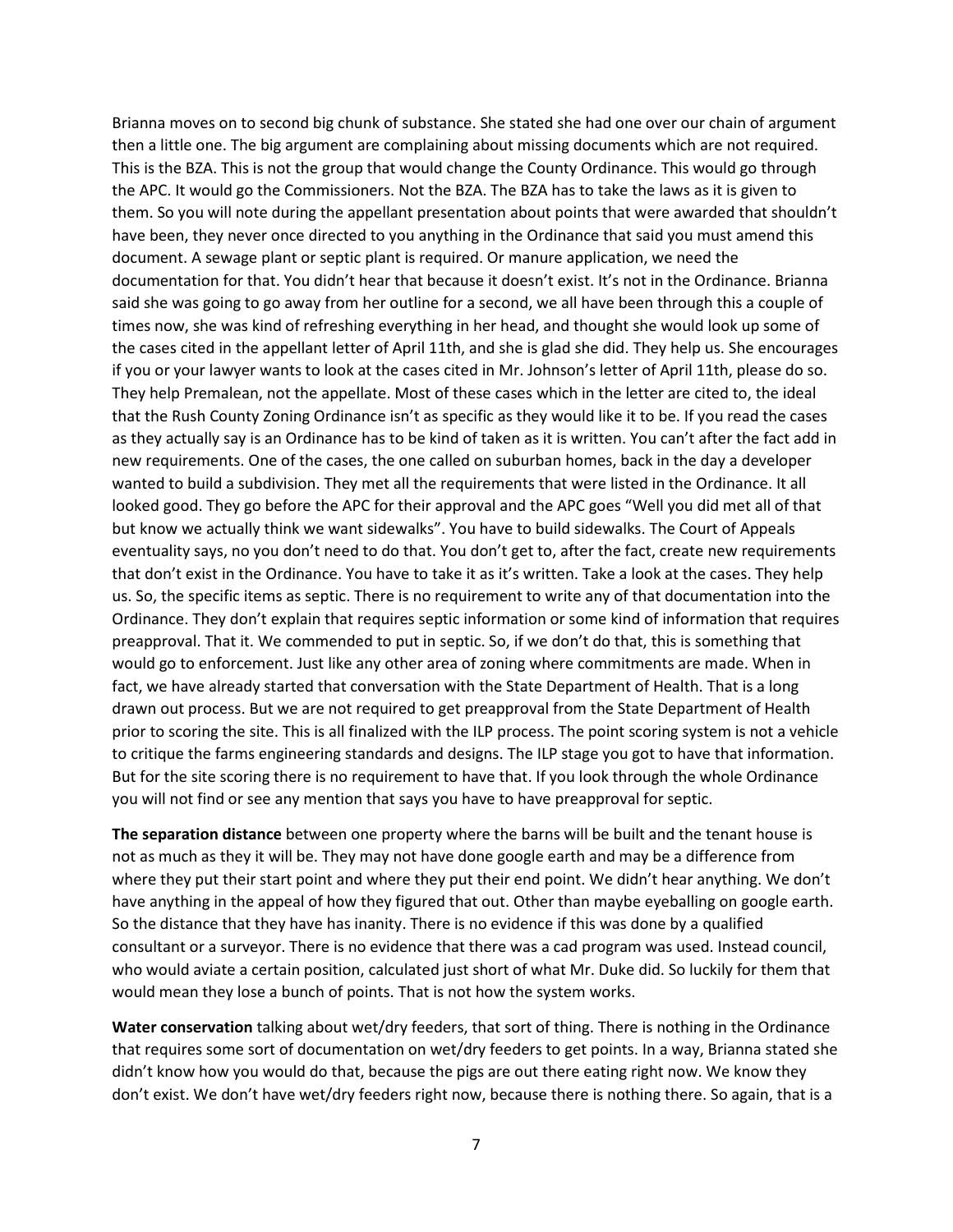future commitment. This entire scoring system depends on future commitments. We made a commitment that we would do stuff. If we don't, we are subject to a Court orders, subject to fines, and to law suits.

**Truck turn around –** same thing**.** No requirement ahead of time to document of where that would be. This is something that we would work with IDEM to finalize as well as the County prior to obtaining the ILP.

**Odor Abatement** – Sprinkling so we all understand, and this is defined in the Ordinance, can be as simple as sprinkling water. They will do that. You have her word and if we don't enforcement. We have documentation that states we will sprinkle with water in the application as a request on the points scoring system.

**Mortality Rendering** That is the number one forms of mortality management under Bowl Animal Board of Health website. It's approved under 3, 4, 5, IAC-7-7-3. They call it a clean and easy way to handle mortality. The other options are for burying them on site and composing and eventually land apply. Instead we are taking them off site and having them rendered. The BZA had the authority specifically listed in the Ordinance to approve any other industry approved method of odor abatement. Rendering is actually approved by the Board of Animal Health which is the entity that regulates in this area.

**Manure Application** They say there is no requirement and we have that in writing. This is kind of funny is that the Appellant in order to make are argument about mortally deaths, rendering versus composting, they refer back to certain things, IDEM documents, because that's where that information is found, but under manure application, he had no idea how this was going to be applied. But this is in that very same IDEM document that they review for the mortally management argument, and it ignores the fact that Premalean directly sent Mr. Mahan notice and a link in order for him to access the IDEM application of July 20th,1021, where he says he would inject the manure. So they do have that information. It's not required to be documented for the County anyway because it's IDEM regulations.

These were the catalogs where they said there was not enough information. There are no requirements to include documents. It if were to change the Zoning Ordinance, and I assume what they want, there is a process to do that, but it's not changing it after the fact through the BZA. That, my friends, is a Constitutional problem. That is what all the cases in the letter forbid you to do. Speaking of the Constitution, this is a fun one, so constitutionally this is the stuff she had in law school, she is not a Constitution lawyer so I never use this stuff, so this is good. They claim that CFO's and CAFO's are not complaint, because the IAP was repealed. Yes it was. CFO & CAFO's the definition were repealed. Absolutely, this happen in 2012, after a federal bench circuit changed the definition of CAFO to limit the EPA jurisdiction. That's the case called National Pork Producers Council. The reason she tells the Board that is because we don't have Federal CAFO'S in IN. A Federal CAFO is allowed to discharge manure into water. Not in Indiana. That's not going to happen here. It's not allowed. We only have CFO's. What Mr. Johnson failed to mentioned to you, is that Indiana Code situation that defines CAFO's is still the law. 13.11.240 has not been repealed. So we are dealing with at CFO, not a CAFO, which is defined by Indiana Code that Rush County sites to in their Ordinance. Besides if those terms were undefined, then this project being a CFO or a CAFO or both, we just go with it. It is also not this body to insert new requirements into the Ordinance now after the fact. If in the future, someone want to make a requirement to include certain documents, there is a method to do that. Go before the APC and Commissioners and go through the process. That's fine. Brianna wanted to point out, anytime in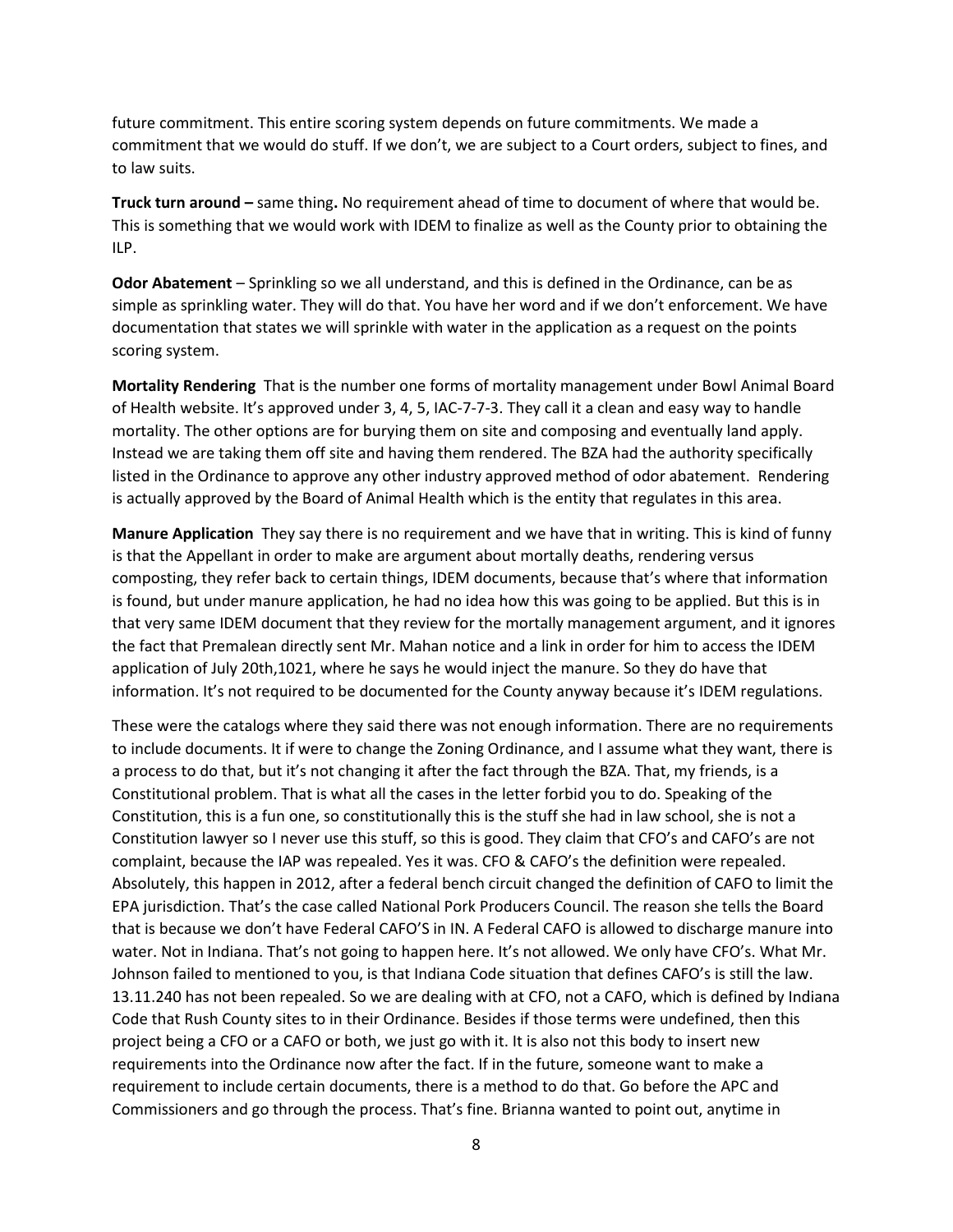Indiana, we are cons crewing or interrupting zoning ordinances. This is important. We con crew them to favor the free use of land. So if you have a question in your mind, we can con crew it to be the free use of land. Not to limit or restrict land use. A case that came out of this very county a couple of years back, the Flat Rock Wind Case, and she doesn't know if any of you were on the Board then, if so God bless you, if not, you dodged one there, but that case with a long line of Indiana court appeal cases, if you are faced with two reasonable interpretations of the Ordinance, one of them is to supply by the entity being in charge enforcing that Ordinance. You refer to that entity. So here, the Executive Director, is charged with administrating and enforcement of the Ordinance. This is under Section 8.1 of your Zoning Ordinance. Under Indiana Code the Executive has to have Planning and Zoning, training, and education. That's Section 36 743 11. That job requires him to exercise expertise to interrupt and apply the Ordinance. Because that was the entity, the Executive Director, the entity in charge of enforcing the Ordinances. We give that interpretation quote "great weight". That's all from the Flat Rock Wind case. We remember, that you want to interpret the Ordinance one way or another, we are in the A-3 Zone. Which is specifically designed to discourage single family homes into a current agricultural including CFO's. So, there is no merit to the appellant's case. The appellant should not be allowed to bring their appeal, because they did not meet the required, not optional, required time lines to specify the grounds of their appeal. They don't have standing. They reply on requirements that don't exist anywhere in the text and want you to create them a new tonight. She states she will add, if we wanted to go about challenging Mr. Duke's zoning on the scoring nature, he would have reason to increase that score. She thinks they could be entitled to the homestead award. That's another one hundred points. Because Rural Tenant LLC the nearest house is owned by the same entity that owns Premalean. He and his Mom and his brothers trust. In the Zoning Ordinance on page 124 even provides for situations we maybe you have common ownership in like a LLC. A lot of farms have LLC's now. So she thinks he would be entitled to that one hundred points. The same people have one hundred percent equity interest in the same entities that own those properties. That would also change the site separation scoring for the same reason. That would give us another thirty points. You heard David mention that he and his family had been farming and raising hogs for eighty years. David has been doing this since the 1980's, and he would also be entitled to the Clean Record Award with another ten points. If applicant has gone without any known IDEM violations during the last five years. That is a requirement, so if the appellant wants to open this floor, she would state they were entitled to another one hundred forty (140) points. Even without those points, this is a world case site. It is as far away as possible. It is in the A-3 District. It is surrounded by property owned by the same family. So she would ask you tonight to deny any appeal and confirm Mr. Duke's scoring. Brianna thanked the Board.

Appellant's attorney, Mr. Johnson, want to add a quick rebuttal, stating he was under thirty (30) minutes and he would try to be brief. He brought up the Email notice on the screen. Mr. McMinn states they understand that the BZA does not have authority to change the zoning rules and states he would like to contest the score and speak to the BZA. Then Mr. Duke, again this is six days after his determinations, said that he would put them on the agenda as an administrative appeal. You need to pay twenty dollars. Part of the difficulty that we have, frankly, was my suspicion, which is wrong in hind sight, that we didn't have all the documents. You have to put flesh on the bones. Right. He doesn't want to waste your time. He doesn't want her time. He wants to be fair with all parties. You kind of got to know what you are getting. What the facts that you make the decision on before you can tell your appeal. This was timely. It was within six days. As far as standing what the Ordinance says, as anybody would be aggrieved he bets a lot of people in here would feel like they are aggrieved. Mr. Johnson said he doesn't necessary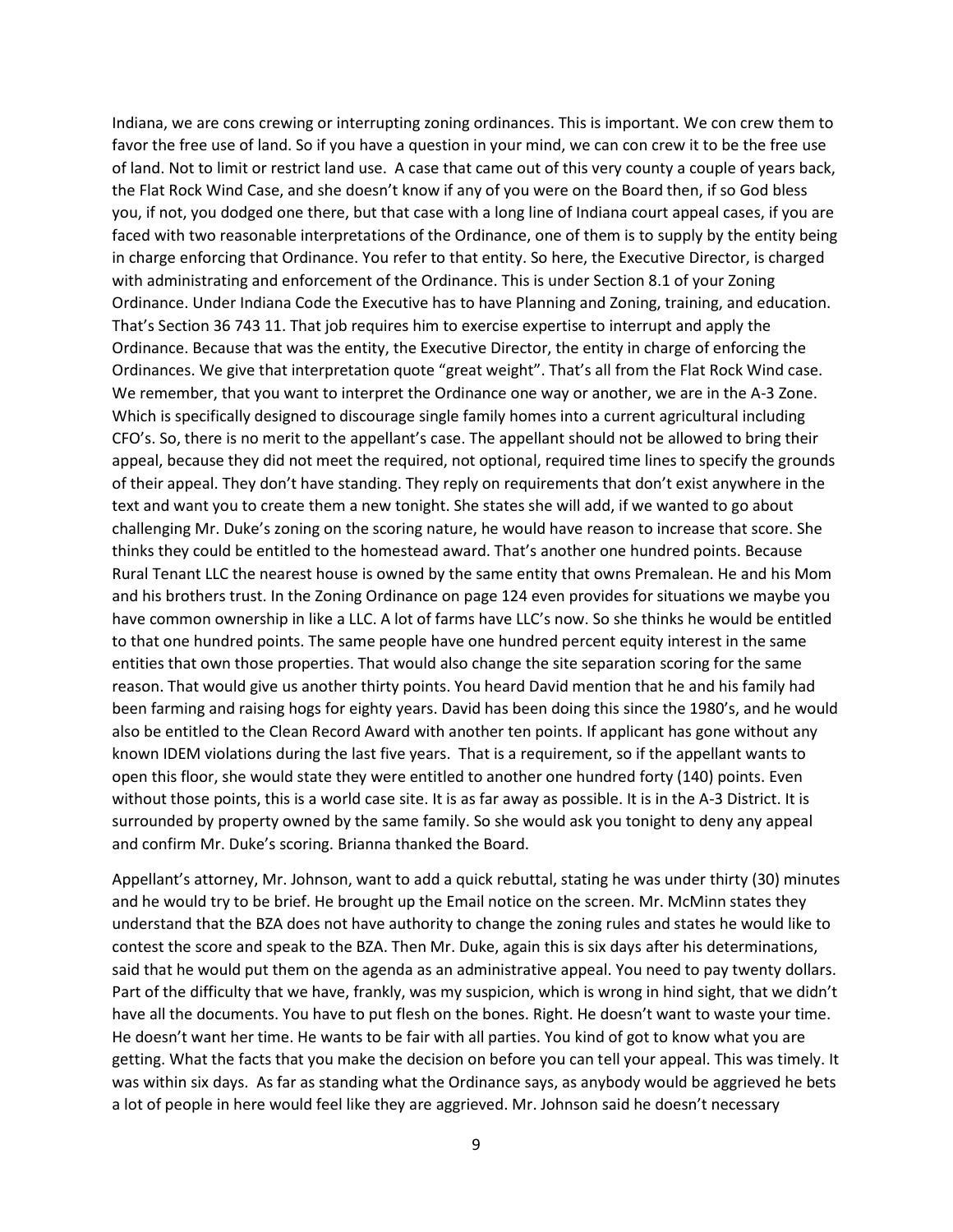disagree that Mr. Duke's thought process should be given great weight. You can't take it without some factual determination. Something to base that on other than what he says. You say we have made these commitments. We are going to put in this septic. Where did they make a commitment? He has not seen one single document where they made a commitment. Put in the septic. Put in the T in the circle. Any of those things we had talked about. There is no documental evidence on which any reasonable person, and that kind of what you guys have to do, to make a determination. We are looking what Mr. Duke did. Is it reasonable? Is the way he scored this reasonable? That's a fundamental issue. Without some documental proof, I don't know how it could be. When you go to court you have to have some sort of evidence. What we did here was, oh that house is more than two hundred feet from the property line. We didn't hear that. Did we? As far as the Appendix D, notice of agricultural activity, read your Ordinance. It is required in there everybody that is required that is seeking the required Improvement Location Permit submit it. That is your rule. It's not his. Reasonable people can disagree on certain things. He doesn't know how a reasonable person could say that we are going to accept these things, a governmental proceeding, without any documental evidence. He doesn't know how that is reasonable. He guess the only thing he would say is, if you look at the information that has been provided to you, we can't rewrite history. We can't say, oh yaw we're going to put that in there. Either you have documental proof or you don't. On the basis that what has been provided to you as far as the documentation, it's simply not there.

Brianna asked for ten seconds to speak. She wanted to draw the Board's attention to page 106 which is Section 7.10.2 f3 that is the requirement for the notice of agricultural activity and that's for anything in A-3. It's not specific for CAFO's or CFO's. It's for houses. It's not for CFO's.

Mr. Geoff Wesling, Attorney for the Board, asked if there were any more questions from the applicant or appellant at this time.

Geoff asked if there were any individuals that wanted to speak for or against, specifically the two houses.

Mr. Brian McMinn said he would like to make a comment on this. The documents that Mr. Duke gave him, straight out of the Rush County Ordinance, Appendix A, defines each one of the fifteen (15) categories that Mr. Duke scored. When those points are assigned it seems to be pretty arbitrary as far as not having any documents of proof regarding as to how these points are going to be assigned. So, Mr. McMinn, said his question was, just ambiguity of the point system. How can you assign points when you don't have the proper documents? This is according to Appendix A. How do you come up with the points in Appendix B?

Geoff asked if anyone else wanted to speak. Several people spoke up. Geoff said he sets on Boards like this, he gets very heavy into they are not really (referring to the Board) answering questions. State your opinion and they be permit to, but this isn't the kind of situation that they get attacked by somebody and give questions. Geoff said that certainly wasn't aimed at him. This was a broad protection that he likes to give.

Mike Behr comes to the podium and askes when these points were awarded. Brianna stated January 14th, 2022. Geoff asked Mr. Duke if he agreed with this. He stated yes. That's when the letter went out.

Geoff asked if there was anyone else.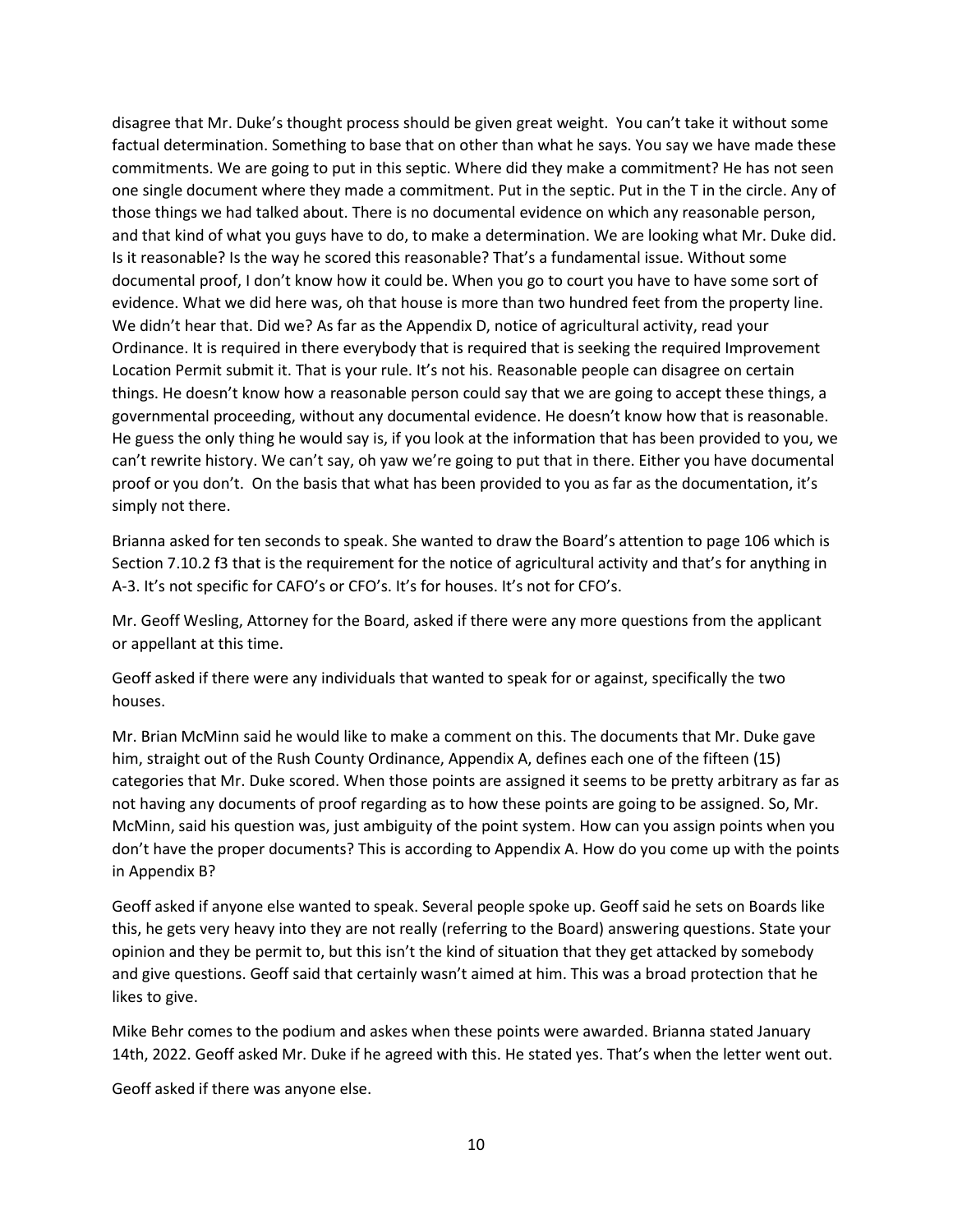Mr. Albert Gordon said he would like to say something and comes to the podium. He stated several years ago he set on this Board. Several years before that on the APC Board also. He stated he help develop this scoring system and when they did that we have over forty (40) members of the community. They were elected officials, Board members, and planning members. Several members had gone through college for planning. One of the reasons we came up with the scoring card, was prior to that, this Board would have a meeting and maybe someone would come in and get a permit. There would be no body here. You looked at this in hind sight and questioned was that a good location for site. There was nothing to judge this on. This was just wither the Board suggested it. Then you have another meeting where it was a fantastic location and there would be so much animosity against it, again how could the Board make a judgement on that. This is how we came up with the point system. The idea of the point system was to help educate not only the people involved in agriculture, but people that weren't setting on this Board trying to make that decision. This is the reason we have the Appendix A with its definitions, etc. Also, this was to give you something to make a judgement on. The idea that maybe not getting a permit as not as Mr. Duke has judged, but this would get a hearing as we see you haven't done water conservation . That's what this item is in there for, to see whatever else is available. Before this it was just a hip shot on wither not to like somebody or how loud someone was yelling in the crowd. He stated they tried to bring common sense to the approach on this. One of the things with the intent the Director talked about the septic system or municipal systems, our intent when they talked about this as Board members, would look at this and say if they are on a septic system means they are further out away from services. This was another indication they were building away from public services. We never looked at it if they were going to put the system in, this was just another clue of where it was going to be located. Albert said one of the things he found out from the audit page, was visiting every site was impossible. You had to depend on the information that was given to you. Whether they have permission from the state and how they scored it. Albert said he did remember some permits that were passed out prior to this, for one of the things that was put on the permit was you had to knife in the manure. We had some people that decided they weren't going to do that. Some citizens complained to the Executive Director, they were brought in and they were fined. At the time, he believed they were fined Five thousand dollars (\$5,000.00) and he thought one of the Board members took it down to One thousand (\$1,000.00) that was before the scoring system. So there is a way to inforce things they say you have to do. Albert said he thought this helped the Health Board out because at lest they had something to look at. He said he would like to see the point system stay, because if you don't have it, how are you going to make the judgement. Is it going to be just whose here at the time. He would like to see a judgement made when there was nobody here. He feels as if the system is working and pretty reasonable for the last several years.

Mr. Wesling, Attorney, asked if there was anyone else that wanted to speak.

Brian McMinn came to podium and pointed out Mr. Gordon had pointed out good thing on this scoring system, but he isn't so sure this should be in the hands of one person, as the APC Director. He thinks the scoring system should be looked at more by the Board rather than one particular individual rendering his or her opinion on what documents were submitted or not submitted and awarding those points. This should be one thing the BZA should consider.

Geoff asked if there was anyone else to speak.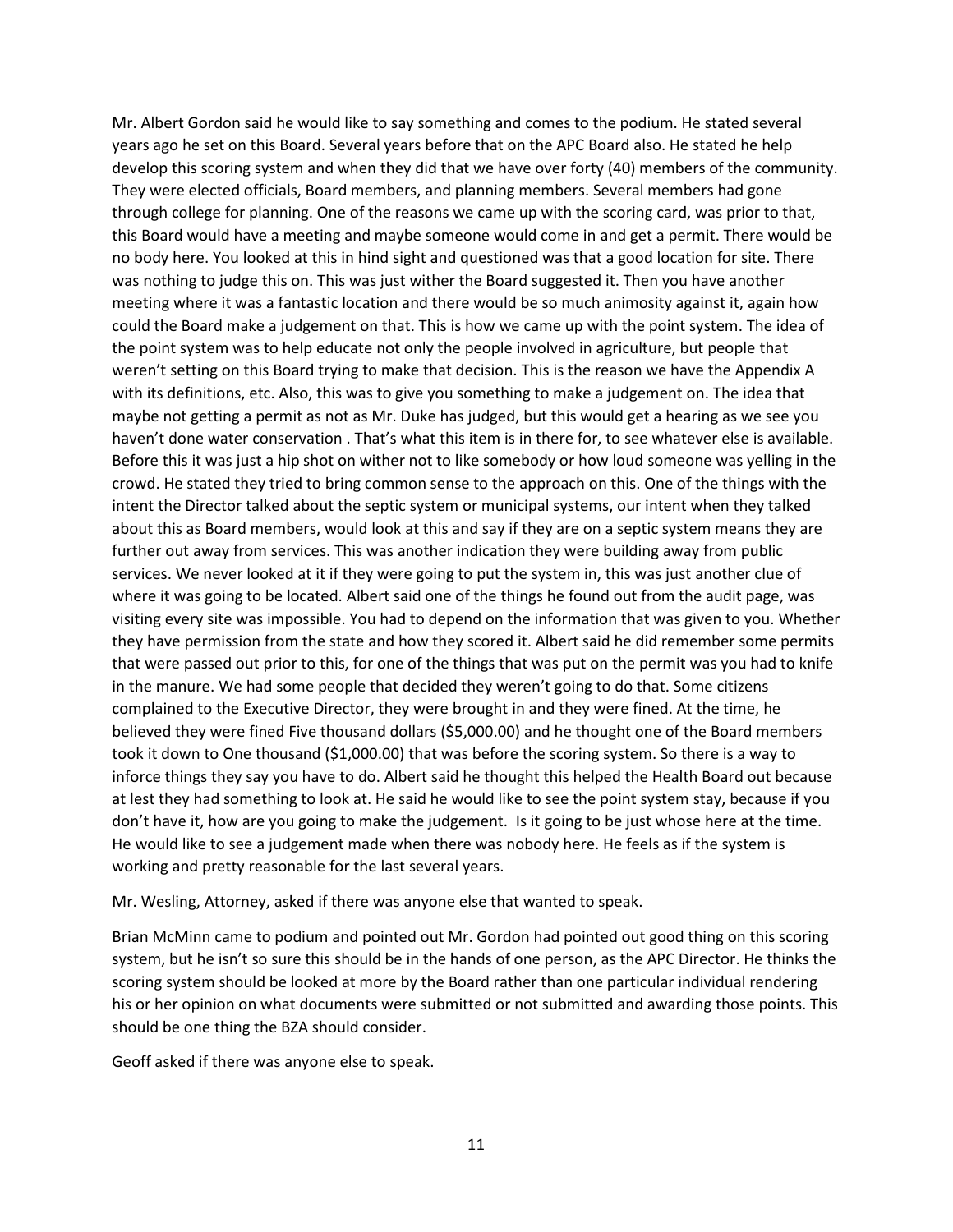Steve Comer spoke said he has a comment on the applicants attorney on her own admission stated there were some things that probably weren't real clear, and they promised that they would do these things. They promised because they would be subjected to fines or enforcements whatever that may be. He doesn't understand why we would award points on empty promises. You can't award points on empty promises.

Geoff asked if there was anyone else that wanted to speak.

Hearing none, Sandra asked for a motion to close the Public Hearing.

Virgil made the motion to close the public hearing. Seconded by Dohn. All were in favor. Public Hearing was closed at 7:10 P.M.

Geoff told the Board they could discuss this internally. You can certainly ask any questions from anyone you want to. You can't refer back to the previous questions asked.

Virgil asked Gregg if there was anything else. Gregg said there were a couple of things that are not really big points. You know when you look at the graph that shows the dimensions and shows how far, what he normally does is zoom out on GIS. He measures based upon zoomed out measurements. So he gets as close as he can possibly. If he's within five, ten feet it is possible. When you zoom back in, it looks like who knows where the line starts. It's covered, but there is a reason for that. He couldn't have said most of this any better than Brianna did when it comes to points awarded are based upon nothing than the applicant is howled by him. They are literary howled by him at times, just because he wants to know exactly what they are doing. It has to be known. The safe guard is, he will get every plan that they put in this document when it comes time to issue an ILP. There will be a document that outlines all of this, when it comes time. He doesn't feel like we have to change the methods of what we do. The last thing he would say is, we talked about granting points without having anything in here. Those of you that were on the Board, the last time Mr. Johnson was here, if you will remember, he won the case because they took points away based on septic system and didn't have a site plan either. But he won that time. But now he doesn't like it. So he's not saying he's wrong or right. He's just saying you can't have it both ways. That's all he has to say. Virgil asked Gregg on **the Odor Abatement**, you have on there the impermeable cover is not allowed. Gregg said that was correct. Virgil said up there in the previous line there in Tier 1 Methods it has Permeable cover or impermeable cover for manure storage and lagoon and liquid manure storage structure is covered. Why does it not meet the requirements? Gregg said we are talking about odor abatement. That's a gas. Permeable covers refers to liquid. Virgil asked the Gregg about the driveway if he know how long it was. We are talking about a truck turn around. He didn't know of anyone that would back a truck up this far. Gregg said he can't imagine anyone backing this. They could probably do it, but who would want to. This again is going to be one of these things that will be insisted upon when they come through with the ILP. Dohn said if his recollection was correct, we had dictated ingress and egress with the cattle CFO, the one in northern Rush County. We actually dictated the turnaround or T amongst the actually functioning qualities where they would be loading and unloading for public safety. He understood that and his recollection maybe incorrect, when it comes time we could dictate to the developer of the barns what type of turn around it would have, where the driveway is wide enough. Gregg said he was absolutely right. His recollection was correct. Gregg said he thought what the applicant said was T and circle. He thinks they are offering to do both and it's not required. Dohn said as sitting Board members if we don't necessary like what we are seeing, we can actually request before granting the ILP the driveway to be to specifications, odor abatement, trees